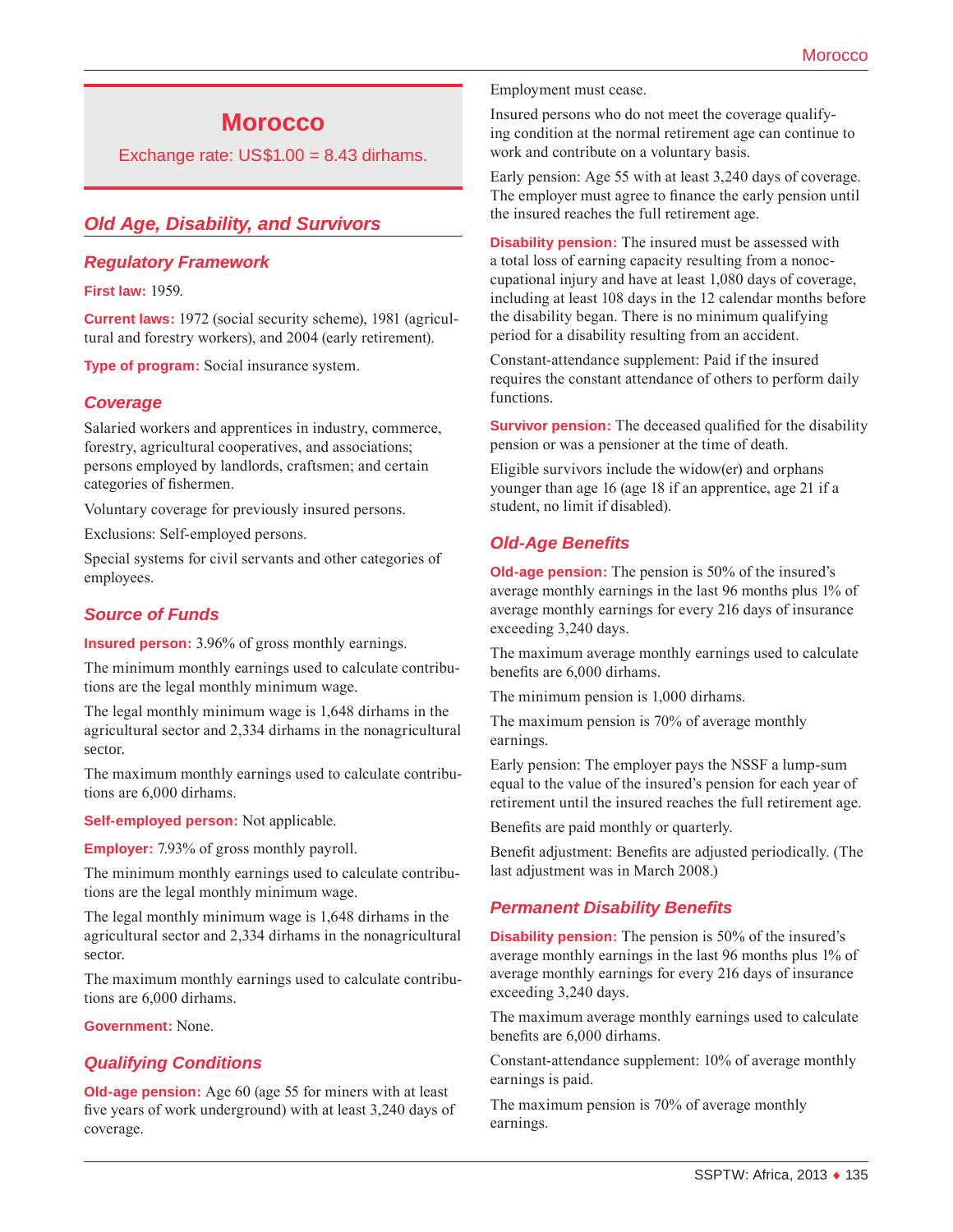Benefits are paid monthly or quarterly.

Benefit adjustment: Benefits are adjusted periodically.

#### *Survivor Benefits*

**Survivor pension:** 50% of the old-age or disability pension the deceased received or was entitled to receive is paid to the widow(er).

**Orphan's pension:** 25% of the old-age or disability pension the deceased received or was entitled to receive is paid for each eligible orphan; 50% for each full orphan.

All survivor benefits combined must not exceed 100% of the deceased's pension.

**Funeral grant:** A lump sum of 10,000 to 12,000 dirhams is paid.

Benefit adjustment: Benefits are adjusted periodically. (The last adjustment was in July 2007.)

## *Administrative Organization*

Ministry of Employment and Vocational Training ([http://](http://www.emploi.gov.ma) [www.emploi.gov.ma](http://www.emploi.gov.ma)) provides general supervision.

National Social Security Fund [\(http://www.cnss.ma\)](http://www.cnss.ma), managed by a tripartite board and director general, administers the program.

#### *Sickness and Maternity*

#### *Regulatory Framework*

**First law:** 1959.

**Current laws:** 1972 (social security scheme); 1981 (agricultural and forestry workers); and 2002 (basic health coverage), implemented in 2005.

**Type of program:** Social insurance system.

#### *Coverage*

Salaried workers and apprentices in industry, commerce, forestry, agricultural cooperatives, and associations; persons employed by landlords, craftsmen; and certain categories of fishermen.

Voluntary coverage for previously insured persons.

Exclusions: Self-employed persons.

Special systems for civil servants and other categories of employees.

## *Source of Funds*

**Insured person:** 0.33% of gross monthly earnings (sickness insurance) plus 2% (basic health care).

The minimum monthly earnings used to calculate contributions are the legal minimum wage.

The legal monthly minimum wage is 1,648 dirhams in the agricultural sector and 2,334 dirhams in the nonagricultural sector.

The maximum monthly earnings used to calculate sickness insurance contributions are 6,000 dirhams.

**Self-employed person:** Not applicable.

**Employer:** 0.67% of gross monthly payroll (sickness insurance) plus 3.5% (basic health care).

The minimum monthly earnings used to calculate contributions are the legal minimum wage.

The legal monthly minimum wage is 1,648 dirhams in the agricultural sector and 2,334 dirhams in the nonagricultural sector.

The maximum monthly earnings used to calculate contributions for sickness insurance only are 6,000 dirhams. There is no maximum for the basic health care system.

**Government:** None.

#### *Qualifying Conditions*

**Cash sickness benefits:** For the first claim, the insured must have at least 54 days of contributions in the previous six calendar months of coverage; at least six days of contributions for subsequent claims. There is no minimum qualifying period for a nonoccupational accident.

**Cash maternity benefits:** The insured must have at least 54 days of contributions in the 10 calendar months before the expected date of childbirth.

**Medical benefits:** The insured must have at least 54 days of contributions in the previous six calendar months of coverage.

#### *Sickness and Maternity Benefits*

**Sickness benefit:** 66.7% of the insured's average daily covered wage received during the six months before the incapacity began is paid for a first claim; during any of the last three months before the incapacity began for subsequent claims (whichever is greater). The benefit is paid from the fourth day of incapacity.

The minimum benefit is 66.7% of the legal minimum wage.

The legal monthly minimum wage is 1,648 dirhams in the agricultural sector and 2,334 dirhams in the nonagricultural sector.

The maximum average monthly earnings used to calculate benefits are 6,000 dirhams.

**Maternity benefit:** 100% of the insured's average daily covered wage received in the six calendar months before the expected date of childbirth is paid for up to 14 weeks.

The minimum benefit is 66.7% of the legal minimum wage.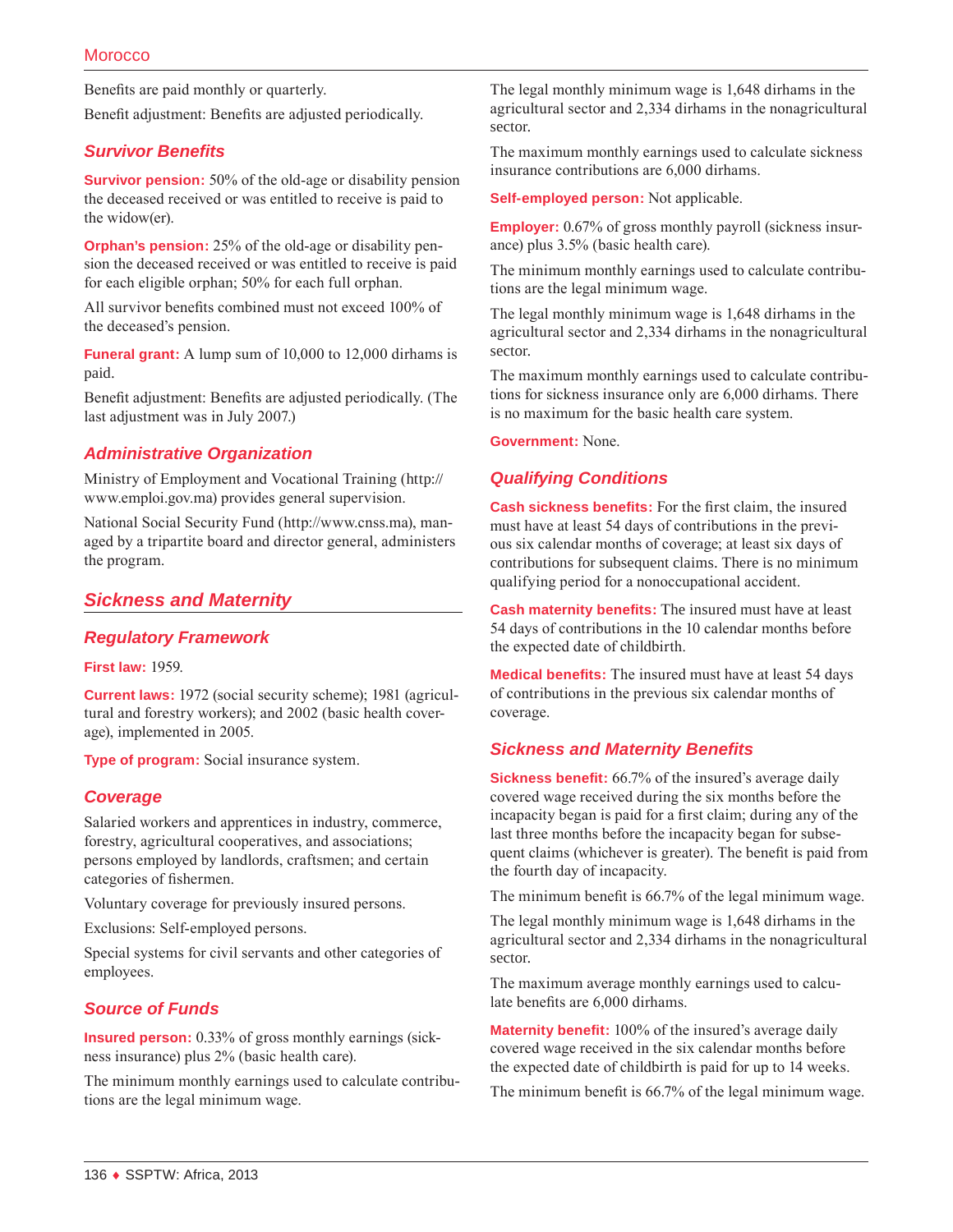The legal monthly minimum wage is 1,648 dirhams in the agricultural sector and 2,334 dirhams in the nonagricultural sector.

The maximum average monthly earnings used to calculate benefits are 6,000 dirhams.

## *Workers' Medical Benefits*

**Medical benefits:** Basic health care includes outpatient medical care except dental care, surgery, specialist care, laboratory services, some appliances, and medicine.

#### *Dependents' Medical Benefits*

Medical benefits for dependents are the same as those for the insured.

#### *Administrative Organization*

Ministry of Employment and Vocational Training ([http://](http://www.emploi.gov.ma) [www.emploi.gov.ma](http://www.emploi.gov.ma)) provides general supervision.

National Social Security Fund (http://www.cnss.ma), managed by a tripartite board and director general, administers the program.

National Sickness Insurance Agency (ANAM; [http://www](http://www.assurancemaladie.ma) [.assurancemaladie.ma](http://www.assurancemaladie.ma)), managed by a board, supervises the basic health care system.

## *Work Injury*

#### *Regulatory Framework*

**First law:** 1927.

**Current law:** 1963.

**Type of program:** Employer-liability system, involving compulsory insurance with a private carrier.

## *Coverage*

Salaried workers. Exclusions: Self-employed persons. Special system for civil servants.

## *Source of Funds*

**Insured person:** None.

**Self-employed person:** Not applicable.

**Employer:** The total cost is met through the direct provision of benefits or the payment of insurance premiums.

**Government:** None.

#### *Qualifying Conditions*

**Work injury benefits:** There is no minimum qualifying period.

#### *Temporary Disability Benefits*

**Temporary disability benefit:** 50% of the insured's covered earnings is paid during the first 28 days; thereafter, 66.7% of earnings. The benefit is paid from the day after the disability began until full recovery or certification of permanent disability.

The minimum annual earnings used to calculate benefits are 16,474 dirhams.

The maximum annual earnings used to calculate benefits are 65,507 dirhams.

## *Permanent Disability Benefits*

**Permanent disability pension:** If the insured has an assessed degree of disability of 100% (total disability), 100% of the insured's average insurable earnings is paid.

Partial disability: The benefit is the average insurable annual earnings multiplied by 0.5 for each degree of assessed disability from 10% to 50%, plus average insurable annual earnings multiplied by 1.5 for each degree of assessed disability greater than 50%.

For an assessed degree of disability of less than 10%, a lump sum is paid.

The minimum annual pension is 16,474 dirhams.

The maximum annual earnings used to calculate benefits are 65,507 dirhams.

Constant-attendance supplement: If the insured requires the constant attendance of others to perform daily functions, 10% of the disability pension is paid.

#### *Workers' Medical Benefits*

Benefits include medical, surgical, and hospital care; medicine; and transportation.

#### *Survivor Benefits*

**Survivor pension:** 30% of the deceased's average covered earnings is paid to a widow younger than age 60; 50% to a widow aged 60 or older.

**Orphan's pension:** 15% of the deceased's average insurable earnings is paid for each of the first two orphans younger than age 16 (age 18 if an apprentice, age 21 if a student or disabled) and 10% for each additional orphan; 20% for each full orphan.

**Other eligible survivors:** If there is no surviving widow or child, cash benefits may be paid to parents, grandparents, and certain other dependents.

All survivor benefits combined must not exceed 85% of the deceased's average insurable earnings.

The maximum annual earnings used to calculate benefits are 65,507 dirhams.